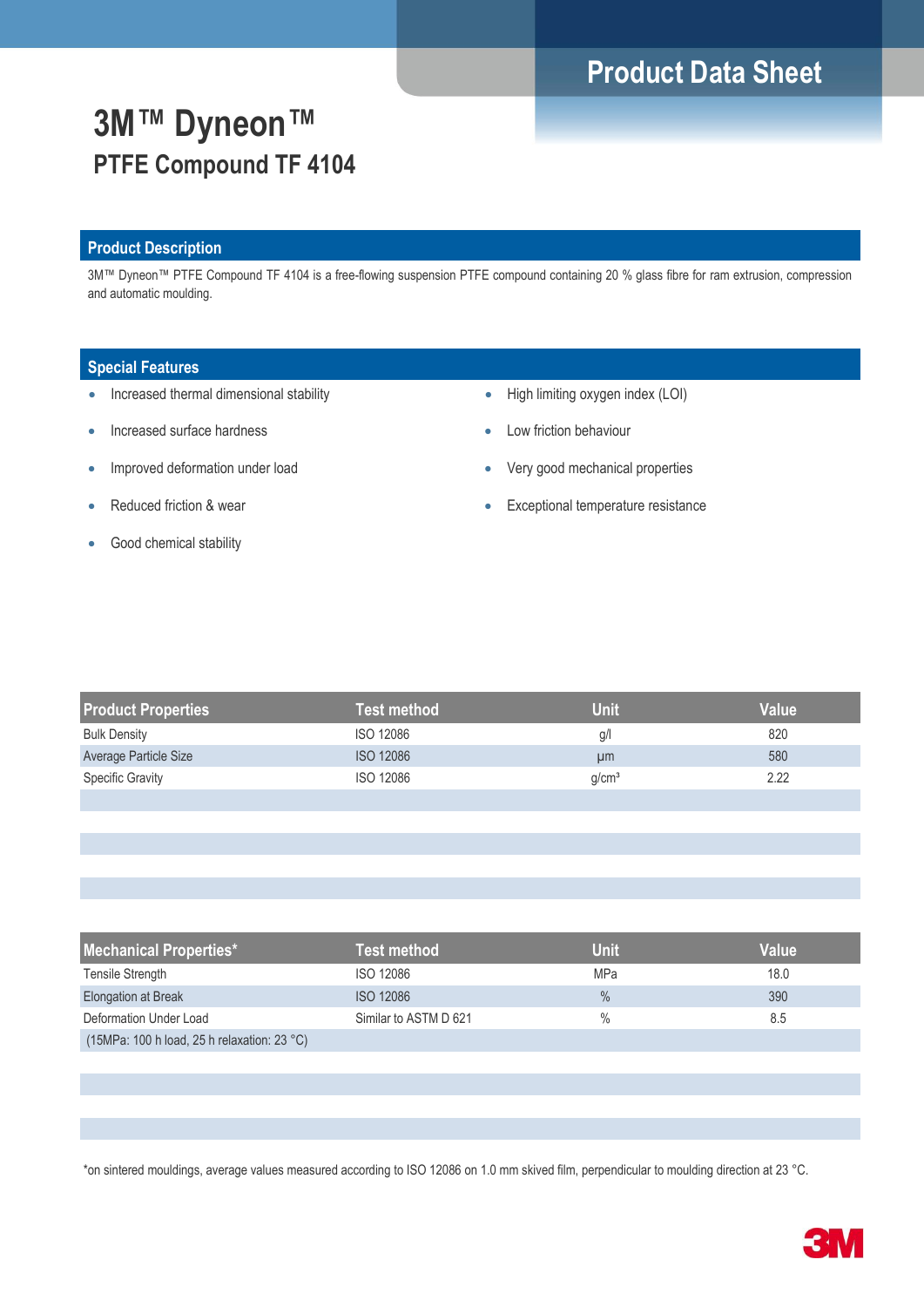## **Product Data Sheet**

## **3M™ Dyneon™ PTFE Compound TF 4104**

#### **Typical Properties**

PTFE compound moulding powder with very small particle size is preferred for moulded parts requiring very good mechanical properties.

#### **Typical Applications**

3M™ Dyneon™ PTFE Compound TF 4104 can be used in sealing applications in the chemical processing (CPI) and automotive industries.

### **Processing Recommendations**

If transport or storage temperatures are too high the material can agglomerate in its container. In such cases, it is advisable to store the material for 48 hours at below 23 °C and then to sieve it (mesh size 4 mm) before filling the mould. To achieve optimum properties, compression moulding should be carried out within a temperature range of 23 °C to 26 °C and a humidity range of 45 % to 55 % and a pressure of 60 MPa. The maximum sintering temperature should be 365 °C.

#### **Storage and Handling**

3M™ Dyneon™ PTFE Compound TF 4104 can be stored for a relatively long period of time. It should preferably be stored in a clean, dry place at a temperature of less than 30 °C. Before processing it is advisable to store the material in the sealed boxes for 24 hours in the production area. This is particularly important when ambient temperature is low; in such cases the material should be conditioned for up to 72 hours in the production area in the recommended temperature range.

#### **Safety Instructions**

Follow the normal precautions observed with all fluorothermoplastic materials.

Please consult the Material Safety Data Sheet and Product Label for information regarding the safe handling of the material. By following all precautions and safety measures, processing these products poses no known health risks. General handling/processing precautions include: 1) Process only in well-ventilated areas. 2) Do not smoke in areas contaminated with powder/residue from these products. 3) Avoid eye contact. 4) If any skin comes into contact with these products during handling, wash with soap and water afterwards. 5) Avoid contact with hot fluoropolymer.

Potential hazards, including release of toxic vapours, can arise if processing occurs under excessively high temperature conditions. Vapour extractor units should be installed above processing equipment. When cleaning processing equipment, do not burn off any of this product with a naked flame or in a furnace.

### **Delivery Form**

3M™ Dyneon™ PTFE Compound TF 4104 is supplied in moisture- and dust-tight plastic boxes.

Packaging sizes are:

- Capacity per box: 25 kg
- Order quantity per pallet: 300 kg